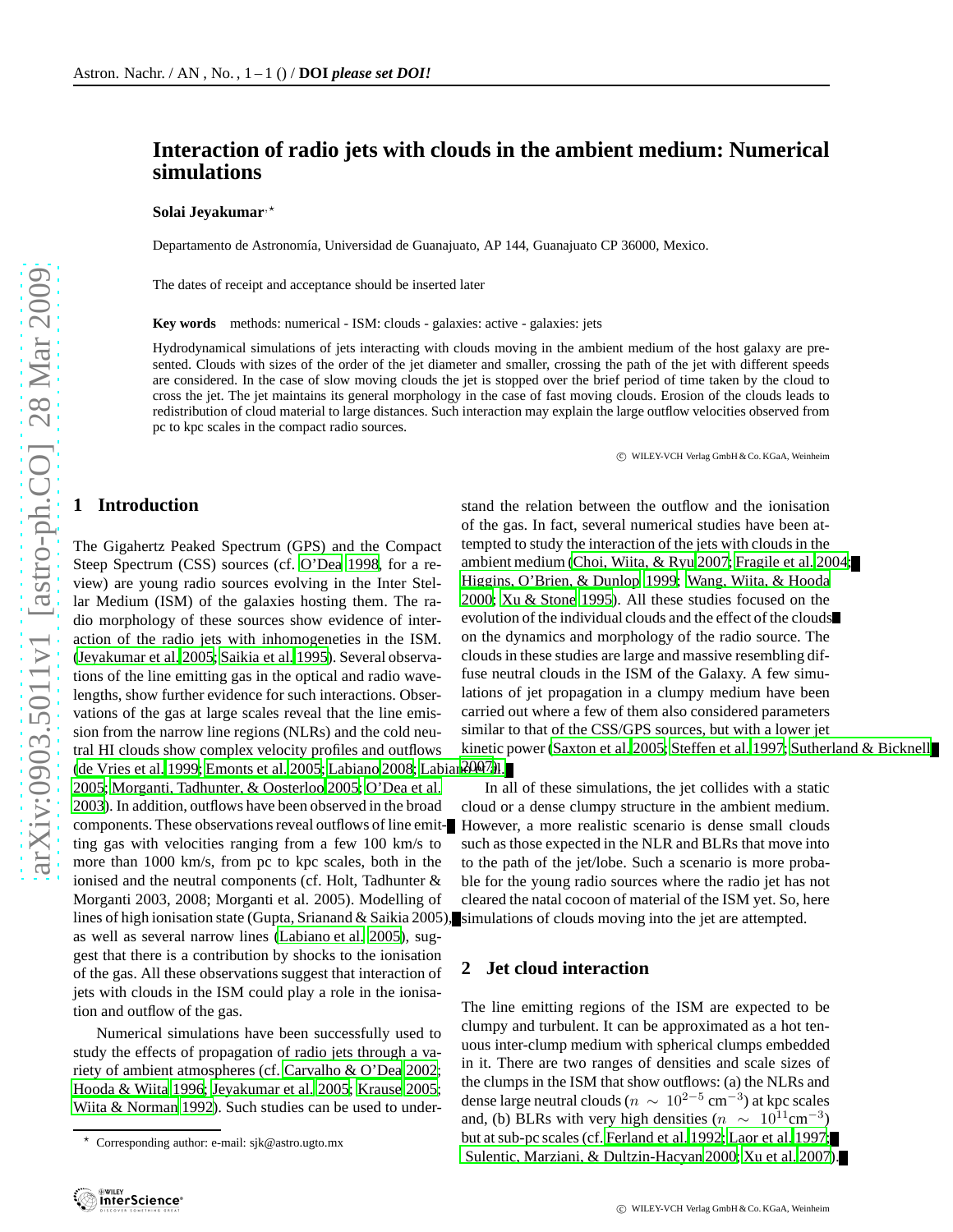

<span id="page-1-0"></span>**Fig. 1** Snapshots of the logarithm of density (top) and the Lagrangian tracers of the cloud and jet material (bottom) of the run F1 are shown. The images from left to right correspond to 1.0, 1.04 and 1.12 problem time units. Cyan color (light gray) represents the cloud material and magenta (dark gray) represents the jet material. The radius of the jet and the size of the cloud are scaled to 100 pc. In this unit the total extent of the visible jet is about 3 kpc (left panel).



<span id="page-1-1"></span>**Fig. 2** Same as Fig [1,](#page-1-0) but for the run S1 (slow cloud). The snapshot times are 1.0, 1.18 and 1.65 problem time units from left to right. The radius of the jet is scaled to 100 pc and the size of the cloud is 100 pc. In this unit the total extent of the visible jet is about 3 kpc (left panel).

To simulate a cloud with a typical density of BLR, a grid resolution of milli parsec is required. For the purpose of studying the overall dynamics involved in the interaction of the jet with a moving cloud, small dense clouds at two different velocities are considered. The density of the clouds considered here is comparable to that of the NLRs. The sizes of the clouds are chosen such that at least 10 zones span the cloud diameter. Because of this constraint the clouds are very massive. A smaller cloud spanning only 5 zones are also considered to reduce the mass of the cloud.

#### **2.1 Numerical setup**

Hydro-dynamical simulations in 3D were carried out using the ZEUSMP-V2.0 code, making use of the parallel feature that has become available with this code [\(Clarke 1996;](#page-3-25) [Hayes et al. 2006;](#page-3-26) [Stone & Norman 1992a](#page-3-27)[,b](#page-3-28)). The jet problem was initialised based on the previous jet launching code (cf. [Jeyakumar et al. 2005\)](#page-3-1). For the simulations presented here a cluster of 20 processing cores were used. These simulations were run on a Cartesian grid with  $180 \times 126 \times 22$ active zones spanning 50  $R_j$  in the jet propagation direction, x, and  $\pm 15 \text{ R}_j$  in the cloud propagation direction, y, and  $\pm 1.1$  R<sub>j</sub> in the z direction, where R<sub>j</sub> is the radius of the jet. This choice allows us to consider a better resolution in two directions at the cost of a smaller physical extension in the third direction, although the resolution is the same. In the  $y$  direction, 80 uniform zones were used to span the inner 8  $R_i$  region, while the rest of the zones were loga-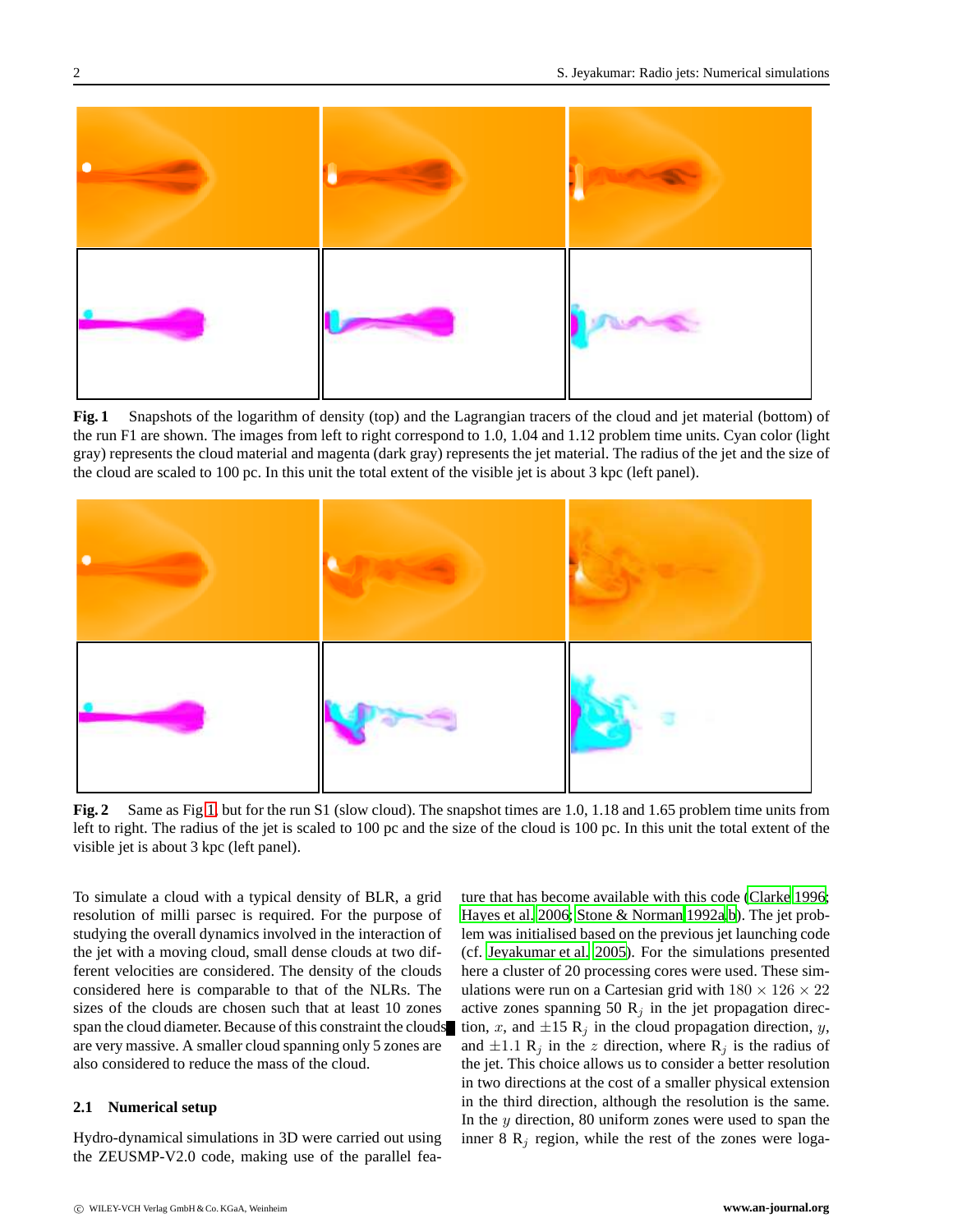

**Fig. 3** Same as Fig [1,](#page-1-0) but for the run F2. The radius of the jet is scaled to 100 pc and the size of the cloud is 50 pc.



<span id="page-2-0"></span>**Fig. 4** Same as Fig [2,](#page-1-1) but for the run S2. The radius of the jet is scaled to 100 pc and the size of the cloud is 50 pc.

rithmically scaled. In the z direction all zones were uniformly spaced. In the x-direction logarithmic scaling was used. This enables us to track the propagation of the cloud with a reasonable resolution. Outflow boundary conditions were used everywhere except at the jet inlet, where inflow boundary condition was used.

The unit of length in this problem is the radius of the jet,  $R_i$ . The unit of time is given by the sound speed of the ambient medium, which was set to 1.0. The important parameters of the jet are the intrinsic Mach number,  $M_i$ , and the density,  $\eta$ , with respect to the ambient medium density. The initially pressure matched jet is assumed to be conical with a half opening angle of  $\Omega$ . The ambient density is given as,  $n_a(r) = n_0/(1 + (r/a)^2)^{\delta}$ , where a is the core radius,  $\delta$  is the power law index of the density profile and r is the distance from the nucleus of the source.

The cloud is characterised by the central density,  $n_c$ , size,  $R_c$ , and a velocity with respect to the sound speed of the ambient medium,  $V_c$ . The density of the cloud is tapered

as  $n_a(r) + (n_c - n_a(r)) \tanh((R_c - R)/(0.3 R_c))$ , to avoid numerical artifacts (cf. Choi et al. 2007), where  $R$  is the distance from the centre of the cloud. The temperature of the cloud is varied in such a way that the pressure inside follows the pressure of the undisturbed ambient medium, although the cloud is introduced inside the region affected by the bow shock of the jet, leading to a small but negligible pressure difference between the cloud and the disturbed ambient medium. In addition, Lagrangian tracer variables are used to track the jet and the cloud materials using the multi-species advection scheme available with ZEUSMP V2.0 (see Hayes et al. (2006), for more details). These variables are set as 1.0 at the corresponding grid locations at the initial times.

The numerical parameters used in these simulations are,  $M_j = 26, \eta = 0.001, a = 20$  R<sub>j</sub>,  $n_0 = 1.0, \delta = 0.75$ and  $\Omega = 0.02$ . After the jet has propagated to about 30 R<sub>j</sub>, the cloud is introduced at  $x=2$  R<sub>j</sub>,  $y=2$  R<sub>j</sub> and  $z=0$ . The numerical runs F1 and F2 (called fast cloud) with an  $R_c$  of 1.0 and 0.5 R<sub>i</sub> respectively are calculated with a velocity  $V_c$